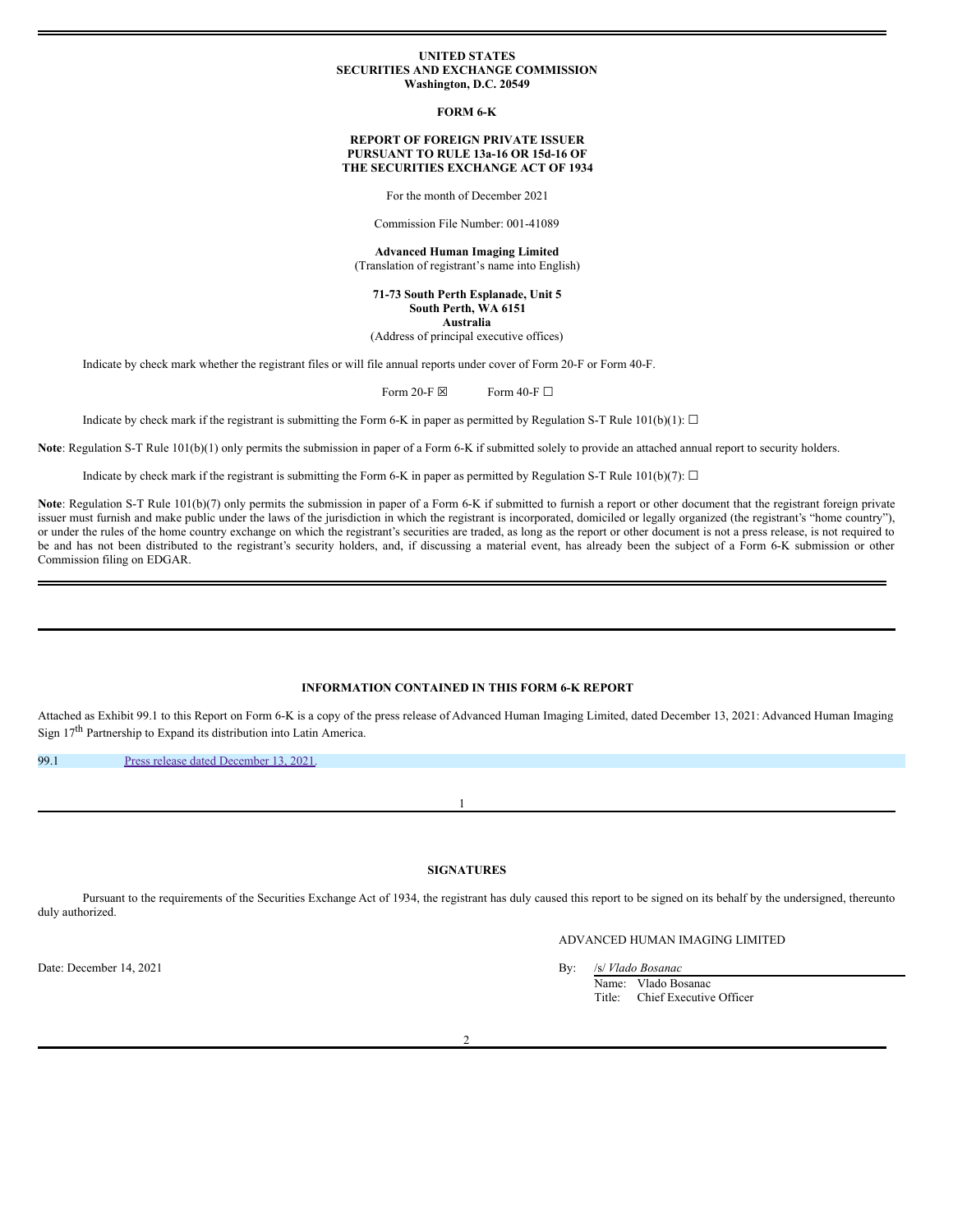

**Exhibit 99.1**

# **Advanced Human Imaging Sign 17 th Partnership to Expand its distribution into Latin America**

### <span id="page-1-0"></span>**Highlights**

- **Nextmedicall supply Digital Health and Medical solutions across Latin America.**
- **Nextmedicall currently Piloting with Entel Telecommunication Chile.**
- **Nextmedicall assist patients with end-to-end at home medical care.**
- **Nextmedicall have a strong focus on Chronic Disease management and intervention.**

**Advanced Human Imaging Limited (ASX: AHI) (Advanced Human Imaging)** is pleased to update shareholders of further expansion of its partnerships and an entry into Latin America after signing a binding term sheet with digital health and medical group NEXTMEDICALL S.A.C ("Nextmedicall").

Nextmedicall is a Peruvian medical and technology company pioneering in telemedicine focusing on chronic disease patients in Latin America, supplying a digital ecosystem that connects healthcare stakeholders, to improve the quality of life of patients at home and abroad.

Nextmedicall has an extensive network of doctors and specialists spanning, Traumatology, Orthopaedics, Oncology, Gastroenterology Rehabilitation, Neurosurgery, Gynaecology, Obstetrics, Psychiatry, Dermatology, Paediatrics, Nutrition, and Ophthalmology, specializing in remote personal care. Assisting individuals locate and connect with specialists in the locality when requiring care or assessment of care.

Nextmedicall will integrate the AHI MultiScan SDK (software development kit) into the Nextmedicall application and platform. The initial integration will allow access to the proprietary BodyScan, and FaceScan, empowering its users with an ability to track and ascertain dimensional base risk assessment and vitals sign.

Nextmedicall's intention is to identify early onset chronic disease markers and chronic disease risk for early intervention and provision of care. With such an expansive suite of medical professionals within Nextmedicall, the company intends to add DermaScan once released in 2022, followed by HemaScan and other offerings from AHI once made available.

Nextmedicall are an end-to-end care solution providing services across telemedical consultations, prescriptions, treatments, pharmaceutical delivery, laboratory analysis, and on-line or at home nursing care. With the integration of the AHI solution, Nextmedicall hope to provide the solution across Latin America to assist in more affordable care.

Prior to signing the binding term sheet with AHI, Nextmedicall conducted a successful trial of the AHI CompleteScan application. The positive outcome of the initial testing has resulted in Nextmedicall now running a pilot with Chilean Telecommunications provider Entel Chile ("Entel").

Furthermore, under the terms of the binding term sheet and upon completion of the Entel pilot, Nextmedicall will commence integration of the AHI technology into the Nextmedicall platform in a White Label solution. Nextmedicall have undertaken to complete the integration of the AHI MultiScan SDK within 120 days from the signing of the binding term sheet, being Q2 2022.\*

## **Vlado Bosanac, Chief Executive Officer of Advanced Human Imaging, said:**

I am pleased to be expanding the AHI offering into Latin America with Nextmedicall, the breadth of their medical and health team is significant and will expose our technology to a large population in need for cost- effective care. Jorge and Raul have been a pleasure to work with and after trialling the technology moved rapidly to signing binding undertakings to access and integrate our unique solution.

> Advanced Human Imaging Limited. ACN 602 111 115 Postal Address: PO Box 190, South Perth WA 6951 Email: investors@advancedhumanimaging.com

**ASX Announcement Monday 13 th December 2021**



Jorge has a deep understanding of the telecommunications industry and the need to deliver move value to the subscribers of these services. The pilot with Entel is a first step to showing how these service providers can do so much more than just provide tools for communication.

The hope is to entice these organization with a health assessment capability which then triage subscribers into early intervention and care. Reducing the need for episodic care when quite often early diagnosis would have concluded in a better health outcome through early intervention.

For more information please visit: www.advancedhumanimaging.com/

For more information on Nextmedicall, please visit: https://nextmedicall.com/

This announcement has been approved by the board of Advanced Human Imaging Limited.